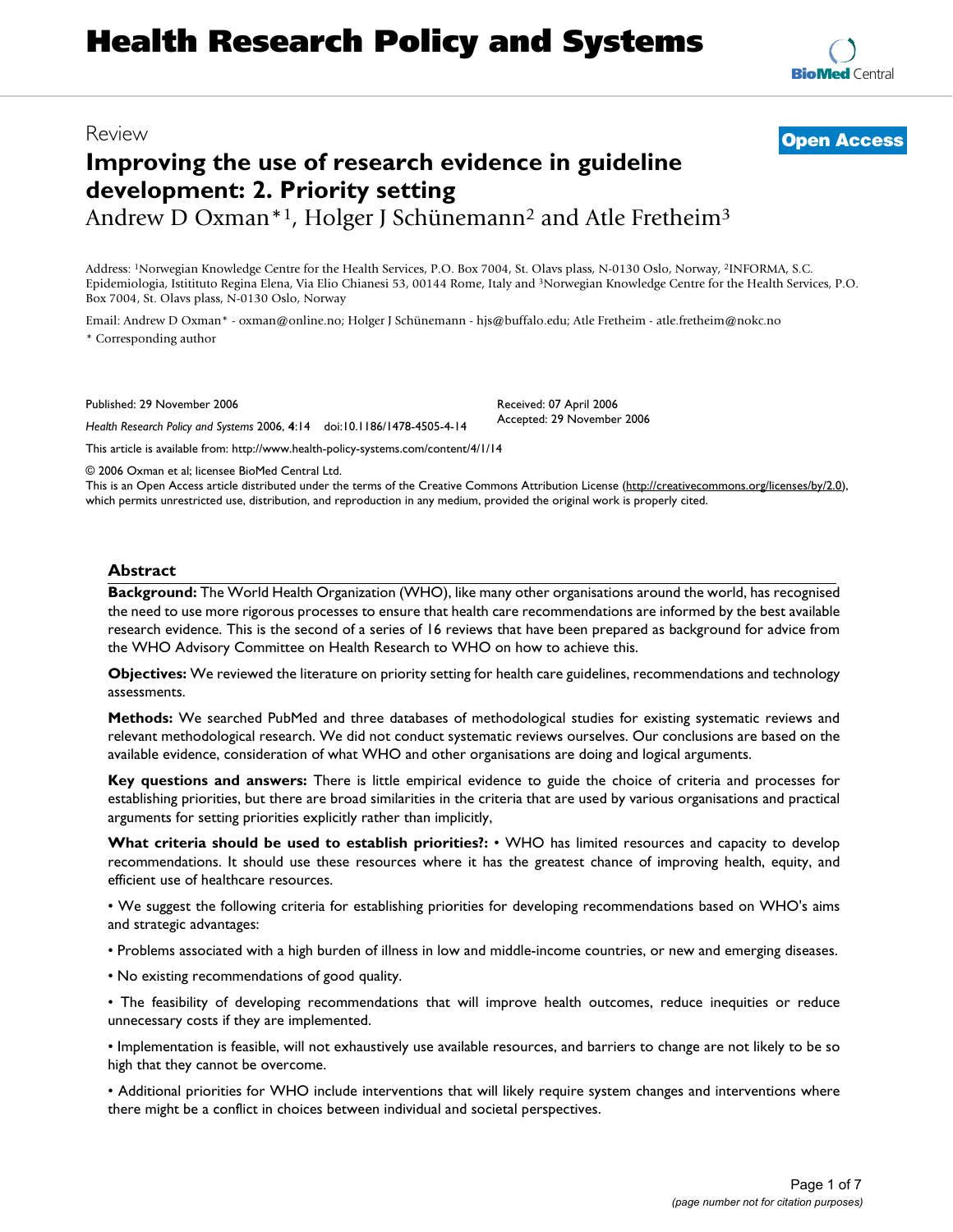**What processes should be used to agree on priorities?:** • The allocation of resources to the development of recommendations should be part of the routine budgeting process rather than a separate exercise.

- Criteria for establishing priorities should be applied using a systematic and transparent process.
- Because data to inform judgements are often lacking, unmeasured factors should also be considered explicitly and transparently.
- The process should include consultation with potential end users and other stakeholders, including the public, using well-constructed questions, and possibly using Delphi-like procedures.
- Groups that include stakeholders and people with relevant types of expertise should make decisions. Group processes should ensure full participation by all members of the group.
- The process used to select topics should be documented and open to inspection.

**Should WHO have a centralised or decentralised process?:** • Both centralised and decentralised processes should be used. Decentralised processes can be considered as separate "tracks".

• Separate tracks should be used for considering issues for specific areas, populations, conditions or concerns. The rationales for designating special tracks should be defined clearly; i.e. why they warrant special consideration.

• Updating of guidelines could also be considered as a separate "track", taking account of issues such as the need for corrections and the availability of new evidence.

#### **Background**

The World Health Organization (WHO), like many other organisations around the world, has recognised the need to use more rigorous processes to ensure that health care recommendations are informed by the best available research evidence. This is the second of a series of 16 reviews that have been prepared as background for advice from the WHO Advisory Committee on Health Research to WHO on how to achieve this. In this paper we address the following questions:

- What criteria should be used to establish priorities?
- What processes should be used to agree on priorities?

• Should WHO have a centralised or decentralised process?

Questions related to group processes for committees developing guidelines and recommendations and priority setting for systematic reviews are addressed in other papers in this series [1,2].

#### **What WHO is doing now**

WHO does not have a centralised process specifically for setting priorities for the development of recommendations. A report of the Director-General to the Executive Board on WHO's strategic budgeting and planning process had this to say about priority setting in general (without specific reference to priorities for recommendations):

*Specific global priorities were included in the procedural guidance for 2002–2003, and measures were provided to ensure a* *shift of resources to those areas. With regard to regional and country health issues, the team received diverging views. Some staff expressed concern about the little room for specific regional or country priorities, which would not relate directly to the global priorities. Others expressed the need for flexibility during the operational planning phase, which should contribute to the achievement of global priorities in terms of reducing a health problem or improving the health status of the population. It is important to create a monitoring and evaluation system, in which such flexibility can be taken into account*.

The report offered these two recommendations regarding priority setting in general:

*Criteria and parameters for rationalizing the setting of pro-*¾ *gramme priorities should be re-examined with the view to achieving more objectivity*.

*Exercises to shift resources to priority areas should be an inte-*¾*gral part of the programme budgeting process, and not taken up as a separate exercise*.

The Guidelines for WHO Guidelines recommends the following [3]:

*Guideline development is a process which consumes resources (see Sec VII). They could be developed on almost every health topic or intervention so it is necessary for WHO to decide which topics should be given priority. It is suggested that the following areas be given priority:*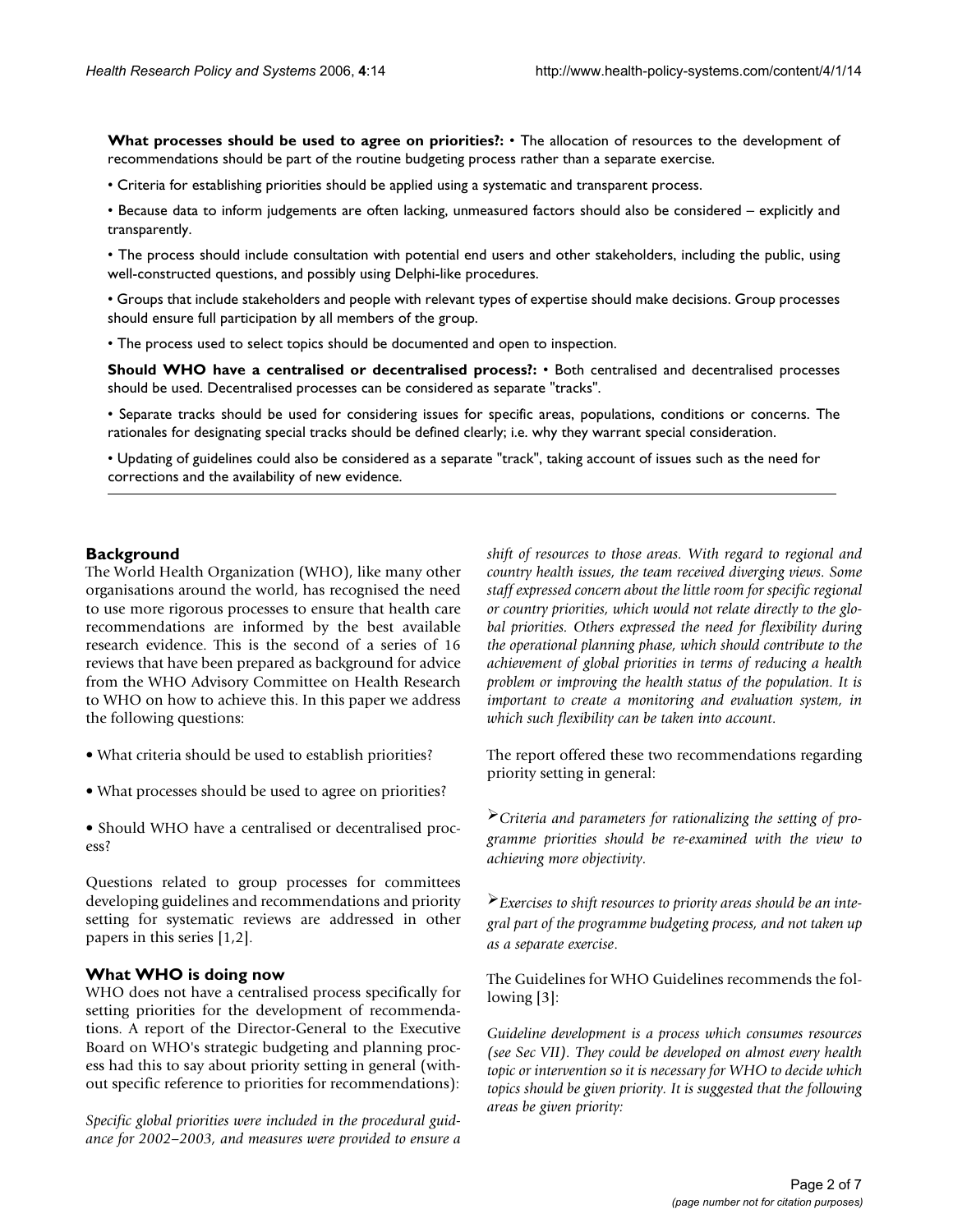*interventions that will require system changes (feasibility* ¾ *concerns) as opposed to those dealing solely with provider/ patient interactions. WHO has greater comparative advantage in dealing with governments, for interventions which require inputs and coordination at different levels of the system. It has less comparative advantage on purely provider/patient interactions*.

*cost-effective interventions that address a disease burden* ¾ *which is still causing major health losses, implying under-utilization of the technology (population perspective)*.

 $\triangleright$  interventions that are of limited or questionable effectiveness *but are being used widely (opportunity costs)*.

*Interventions for diseases which have a high burden in devel-*¾ *oping countries, or new and emerging diseases for which there are no existing guidelines*.

*interventions where there might possibly be a conflict in* ¾*choices between individual and societal perspectives (political concerns: when countries will need WHO's normative support to make recommendations based on the population perspective especially in the context of other influential organizations espousing guidelines adopting an individual perspective)*.

The Health Evidence Network (HEN), based at the European Regional Office of WHO [4], *collects policy concerns and questions from several sources and through both a proactive and a reactive approach:*

*Proactive:*

*1. Call for topics once a year, through a simple and userfriendly questionnaire to Ministries of Health of Members States, WHO technical units (TUs) including European observatory for Health care systems*

*2. Reviewing the work already done by HEN Members as well as their work in progress*

*3. Review of minutes of EU' Parliament*

*Reactive:*

*1. The Health Evidence Network To the HEN e-mailbox or direct requests from policymakers*

*2. Specific questions or policy concerns identified by the Observatory or WHO Technical Units in their processes of production of papers*.

*Once collected, all this information is translated by the HEN team into answerable questions. The list of questions is then presented to the Steering Committee once a year for its prioritization according to policy relevance, feasibility, timelines, controversy, existing evidence*.

#### **What other organisations are doing**

About 30% of respondents to an international survey of producers of clinical practice guidelines or health technology assessments reported using explicit methods of setting priorities, including the use of explicit criteria, formal consensus processes, and burden of disease [4]. The US Community Preventive Services Task Force, for example,

*chooses broad topics (e.g., tobacco use, cancer, diabetes, the social environment) for review on the basis of the public health burden of the problem; how preventable it is; how it relates to other public health initiatives; and the current level of research and practice activity in public health, clinical, and other settings. The agenda-setting process incorporates input from interested others*.

*The process of selecting specific interventions for review within those topics involves developing a candidate list of interventions, and setting priorities using a voting procedure among the team and the consultants. The Task Force approves or modifies the resulting priorities. Priority-setting criteria that are adapted for the reviews include perceived potential to reduce the burden of disease and injury; potential to increase healthy behaviors and reduce unhealthy behaviors; potential to increase the implementation of effective but not widely used interventions; potential to phase out widely used, less effective interventions in favor of more effective or more cost-effective options; and current level of interest among providers and decision makers. Other priority-setting criteria may be added as relevant and appropriate. Occasionally, review teams have engaged in formal scoring and weighting of the criteria. One or more rounds of this process results in a prioritized list of interventions*.

Other respondents to the survey reported selecting topics based on consultations with their constituencies, requests from end-users, or decisions made by expert panels or a steering group without explicit methods. Seventeen of 67 respondents (25%) reported involving target users in the groups that set priorities.

#### **Methods**

The methods used to prepare this review are described in the introduction to this series [5]. Briefly, the key questions addressed in this paper were vetted amongst the authors and the ACHR Subcommittee on the Use of Research Evidence (SURE). We did not conduct a full systematic review. We searched PubMed and three databases of methodological studies (the Cochrane Methodology Register [6], the US National Guideline Clearinghouse [7],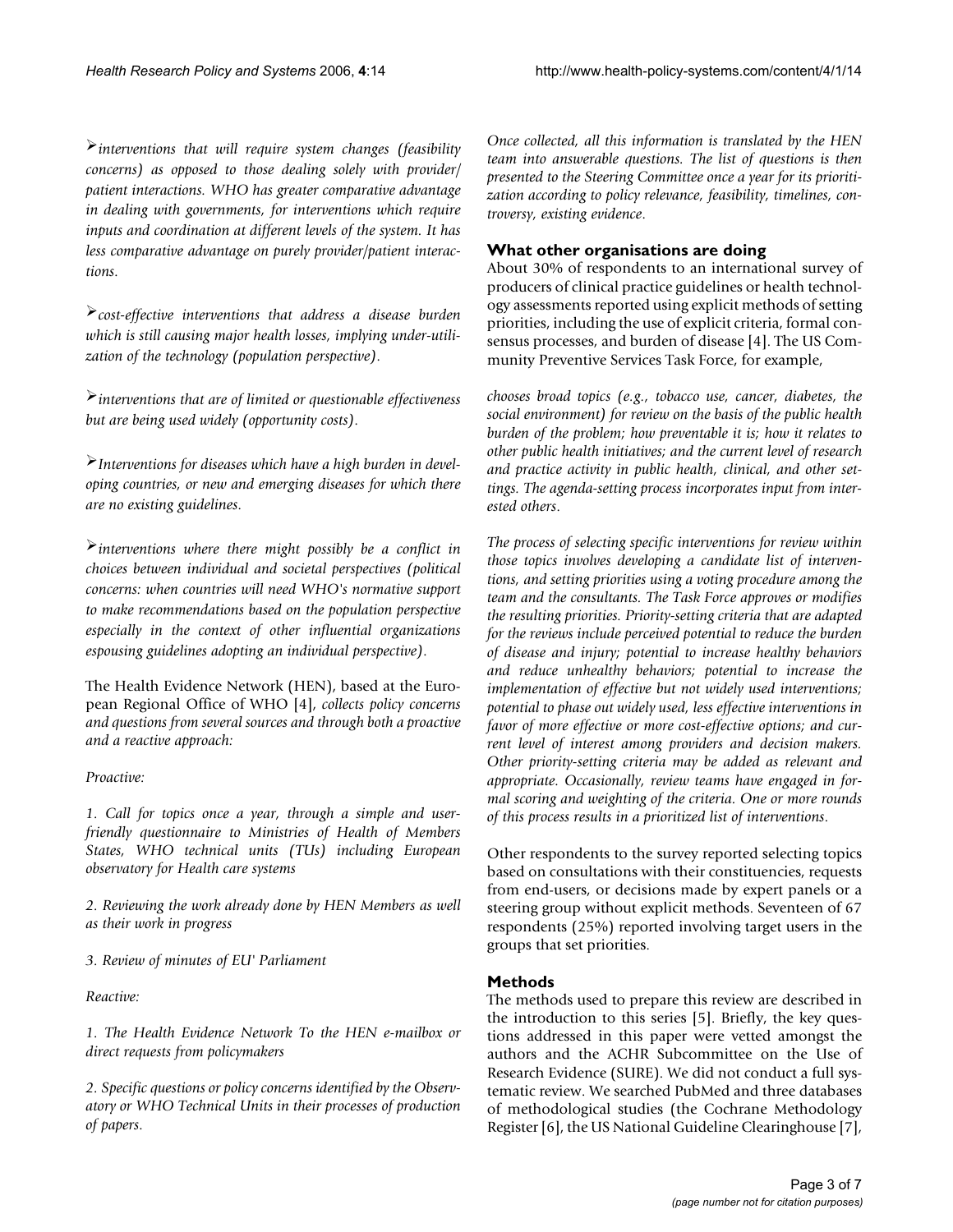and the Guidelines International Network [8]) for existing systematic reviews and relevant methodological research that address these questions. The answers to the questions are our conclusions based on the available evidence, consideration of what WHO and other organisations are doing, and logical arguments.

For this review we searched PubMed using (clinical practice guidelines or public health guidelines) and (priority setting or setting priorities) and related articles for selected references [9,10]. We searched the Cochrane Methodology Register using priority or priorities. We reviewed the website of the 5th International Conference on Priorities in Health Care [11] and references that we had in our files [12-15].

### **Findings**

#### *What criteria should be used to establish priorities?*

The US Institute of Medicine's (IOM) Committee on Methods for Setting Priorities for Guidelines Development in its study of setting priorities for clinical practice guidelines published in 1995 argued that the priority setting process should be open and defensible [14] They recommended six general criteria: prevalence, burden of illness, cost of managing the problem, variability in practice, potential of a guideline to improve health outcomes, and potential of a guideline to reduce costs. Because data used to make these judgements is often lacking, they suggested explicit opportunities for important unmeasured factors to be considered. They further suggested separate "tracks" for considering issues for specific populations, conditions or concerns. They argued that the rationales for designating special tracks should be defined clearly; i.e. why they warrant special consideration. They suggested that updating of guidelines should also be considered as a separate "track", taking account of issues such as the need for corrections and the availability of new evidence.

Oortwijn identified 25 criteria used to prioritise health technology assessments and categorised these into four broad categories: burden of disease, potential effects, potential costs, and uncertainty regarding application of the technology [15].

In a more recent selective review for the New Zealand Guidelines Group, the following criteria were identified as indicating that a topic is suitable for guideline development [16]:

*1. The topic is clinically important affecting large numbers of people with substantial morbidity or mortality (the burden of illness)*.

*2. The topic is complex enough to initiate debate about the recommendations*.

*3. There is evidence of variation between actual and appropriate care*.

*4. There are no existing valid guidelines available to use*.

*5. There is an adequate amount of existing evidence available*.

*6. The recommendations will be acceptable to the potential users*.

*7. Implementation of the guideline is feasible, will not exhaustively use the communities' resources, and barriers to clinical change are not so high that they cannot be overcome*.

While burden of disease is commonly used as a criterion for priority setting, it should be noted that the use of summary burden of disease measures, such as disability adjusted life years (DALYs) has been criticised for focusing on disease rather than resource use and interventions, because of the assumptions about values inherent in such measures, and because of the technical limitations of such measures (see for example references [17] and [18]).

#### *What processes should be used to agree on priorities?*

Batista and Hodge in a review conducted 10 years ago found only three articles pertinent to priority setting for clinical practice guidelines [10]. They suggested the following framework for priority setting:

1. Consult with end users and other stakeholders before selecting topics.

2. Consider feasibility during the consultation.

3. Document the process used to select guideline topics.

The IOM suggested the following procedures [14]:

• the use of Delphi-like procedures for obtaining expert judgments or topic rankings through correspondence

• the use of questions that are specific, explicit and consistent with standard methods for questionnaire construction

• experimentation with more formal procedures to arrive at group judgments

They also suggested there is a need to define more narrowly and precisely topics for guideline development. They argued that this would result in more efficient organization of panels and their work, resolution of some apparent controversies, more responsive guidelines, and easier implementation.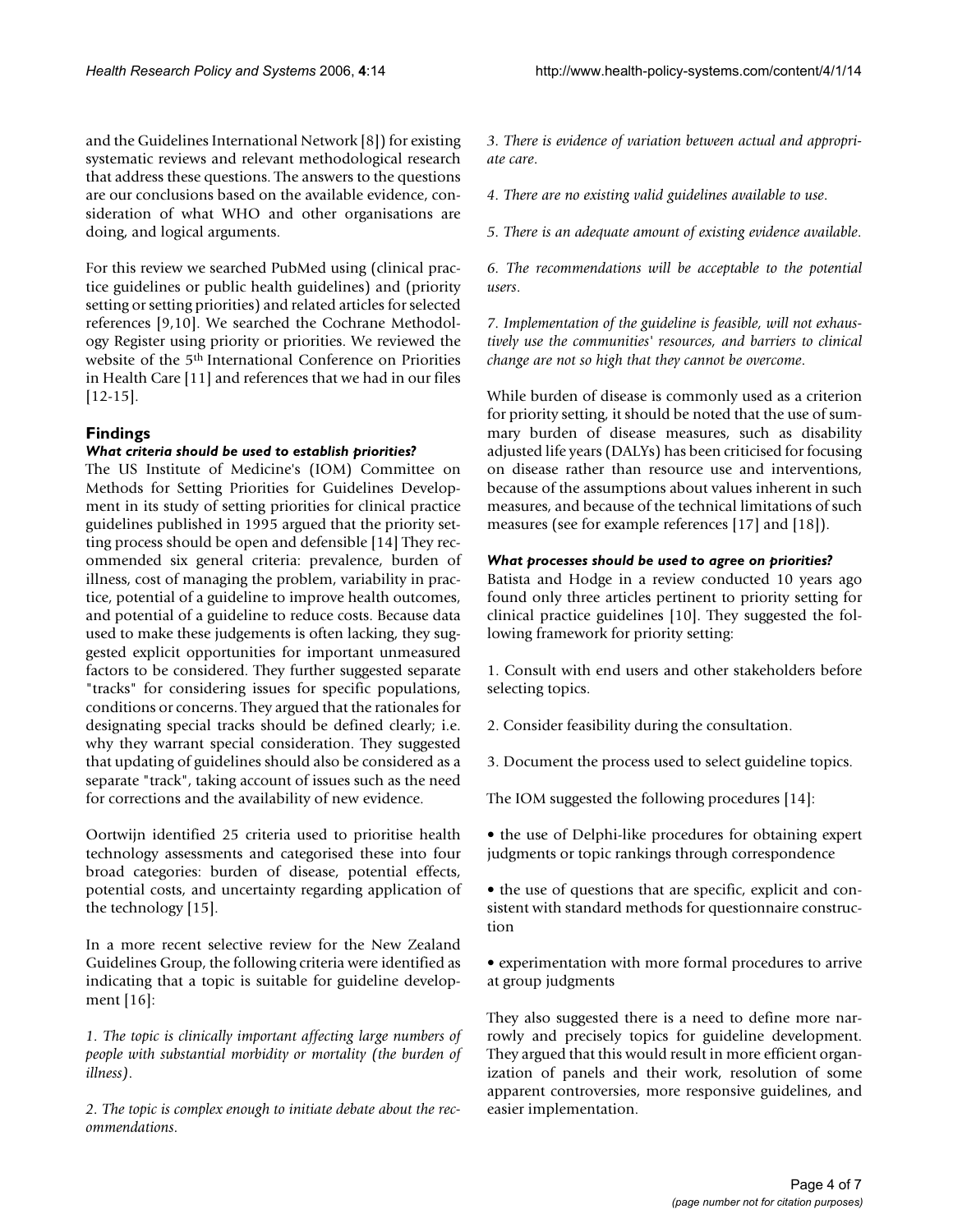Oortwijn identified six steps in the development of practical procedures for setting priorities [15]:

*1. Clarifying goals and responsibilities:*

*2. Choosing a general approach, method, and criteria for prioritisation*;

*3. Establishing advisory mechanisms and relations with external bodies*;

*4. Establishing arrangements to support and manage the procedure*;

- *5. Defining a time table and cycle of activity; and*
- *6. Evaluating and developing the procedure*.

She further identified the following ways in which approaches to priority setting can vary:

- *the extent to which the procedure is explicit and systematic*
- *the extent to which external input and advice is accepted or actively sought*
- *the relative weight given to the views of decision-makers, researchers, and others*
- *the extent to which the procedure is transparent*
- *the effort and resources devoted to the procedure*

Her main conclusion was that explicit and transparent priority setting for health technology assessment is feasible, but that some important methodological issues need to be addressed to ensure that the procedure used is valid, reliable, consistent and useful for policy making.

There is some debate, variation in practice, and limited data regarding involvement of the public in priority setting. There is limited evidence from a small survey in Australia that the public overwhelmingly want their preferences to inform priority-setting decisions [19].

*Should WHO have a centralised or decentralised process?* There are two ways in which priority setting is currently decentralised: geographically (across headquarters, regional offices and countries), and across technical departments. There are limited findings in the literature to inform decisions about how this might best be handled. The IOM noted, "that it is unreasonable – indeed impossible – to expect nationally developed guidelines to cover every operational issue for every kind of setting". "Yet guidelines that leave too much to be decided at the local

level or during implementation run the risk of being ignored, misused, and modified in ways detrimental to patients." This is even more so for internationally developed guidelines. Priority setting at each level should draw on the strengths and minimize the limitations of international, national and local organizations. Thus, both centralised and decentralised processes that take account of these different strengths and limitations, as well as needs, are necessary.

#### **Discussion**

WHO has limited resources and limited technical capacity for developing recommendations. It is essential that it should set priorities for how best to use the resources and capacity it has. We did not find an empirical basis for deciding how best to set priorities. However, the use of explicit criteria and systematic processes are more likely than implicit criteria and non-systematic processes to ensure open and defensible priority setting. Based on the experience of other organisations, logic and the aims and strategic advantages of WHO we suggest that the following criteria should be used to set priorities:

• Problems associated with a high burden of illness in low and middle-income countries, or new and emerging diseases.

• No existing guidelines or recommendations of good quality.

• The feasibility of developing recommendations that will improve health outcomes, reduce inequities or reduce unnecessary costs if they are implemented.

• Implementation is feasible, will not exhaustively use available resources, and barriers to change are not likely to be so high that they cannot be overcome.

• Additional priorities for WHO include interventions that will likely require system changes and interventions where there might be a conflict in choices between individual and societal perspectives.

The application of these criteria requires judgements. Appropriate processes are needed, in addition to explicit criteria, to ensure that these judgements are made openly, that they are taken account of in how WHO uses its resources, and that they reflect the priorities of WHO's member states, particularly those of low and middleincome countries. We suggest that the following processes be used for these reasons:

• The allocation of resources to the development of recommendations should be part of the routine budgeting process rather than a separate exercise.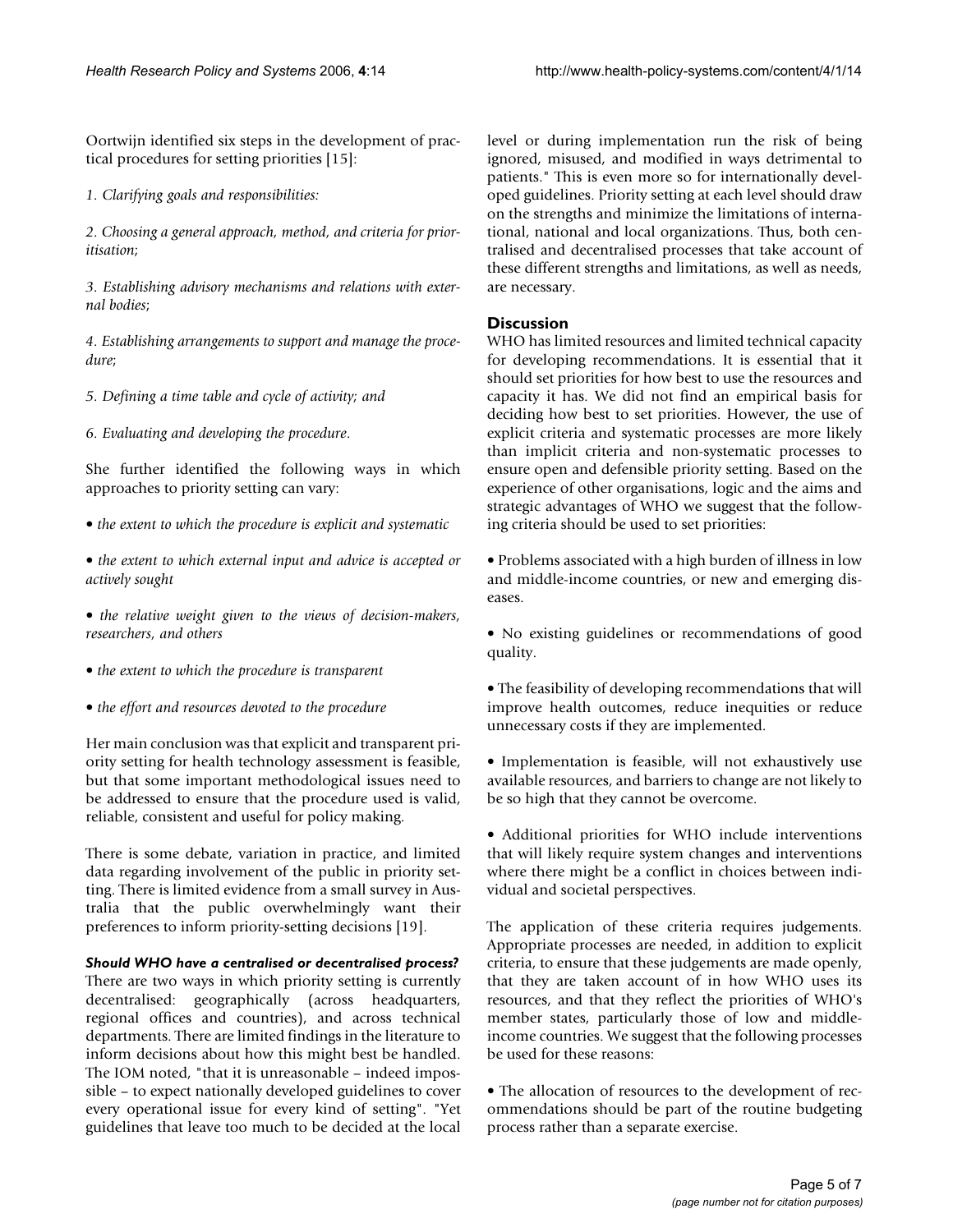• Criteria for establishing priorities should be applied using a systematic and transparent process.

• Because data to inform judgements are often lacking, unmeasured factors should also be considered – explicitly and transparently.

• The process should include consultation with potential end users and other stakeholders, including the public, using well-constructed questions, and possibly using Delphi-like procedures.

• Groups that include stakeholders and people with relevant types of expertise should make decisions. Group processes should ensure full participation by all members of the group.

• The process used to select topics should be documented and open to inspection.

Both centralised and decentralised processes should be used to take account of different strengths, limitations and needs within WHO across headquarters, regions and countries; and across different technical areas. Drawing on the suggestion of the IOM for having different tracks for considering issues for specific populations, conditions or concerns [14], we suggest:

• Both centralised and decentralised processes should be used. Decentralised processes can be considered as separate "tracks".

• Separate tracks should be used for considering issues for specific areas, populations, conditions or concerns. The rationales for designating special tracks should be defined clearly; i.e. why they warrant special consideration.

• Updating of guidelines could also be considered as a separate "track", taking account of issues such as the need for corrections and the availability of new evidence.

#### **Further work**

Many organisations are now using explicit and systematic priority setting processes for practice guidelines and health technology assessments. A more comprehensive and systematic survey of this experience could inform decisions about processes WHO should use to set priorities for recommendations. Because there is uncertainty about the best ways to set priorities, the processes that are used should be evaluated. When feasible and relevant, alternative processes should be directly compared with respect to the priorities that are generated and the resources that are used.

#### **Competing interests**

ADO and AF work for the Norwegian Knowledge Centre forthe Health Services, an agency funded by the Norwegian government that produces systematic reviews and health technology assessments. All three authors are contributors to the Cochrane Collaboration. ADO and HJS are members of the GRADE Working Group. HJS is documents editor and chair of the documents development and implementation committee for the American Thoracic Society and senior editor of the American College of Chest Physicians' Antithrombotic and Thrombolytic Therapy Guidelines.

#### **Authors' contributions**

ADO prepared the first draft of this review. HJS and AF contributed to drafting and revising it.

#### **Acknowledgements**

We gratefully acknowledge WHO and the Norwegian Knowledge Centre forthe Health Services for financial support, the other authors of these reviews for their contributions, the other members of the ACHR SURE, and all of those who have provided us with feedback on earlier versions of this paper and the others in this series.

#### **References**

- 1. Fretheim A, Schünemann HJ, Oxman AD: **Improving the Use of Research Evidence in Guideline Development: 5. Group processes.** *Health Res Policy Syst* 2006.
- 2. Oxman AD, Schünemann HJ, Fretheim A: **Improving the Use of Research Evidence in Guideline Development: 8. Synthesis and presentation of evidence.** *Health Res Policy Syst* 2006.
- 3. **Global Programme on Evidence for Health Policy.** In *Guidelines for WHO Guidelines* Geneva: World Health Organization, EIP/ GPE/EQC/2003.1; 2003.
- 4. Moynihan R, Oxman AD, Lavis JN, Paulsen E: **Evidence-Informed Health Policy: Using Research to Make Health Systems Healthier.** In *A review of organizations that support the use of research evidence in developing guidelines, technology assessments, and health policy, for the WHO Advisory Committee on Health Research* Oslo: Norwegian Knowledge Centre for the Health Services; 2006.
- 5. Oxman AD, Fretheim A, Schünemann HJ: **Improving the use of research evidence in guideline development: introduction.** *Health Res Policy Syst* 2006.
- 6. **Cochrane Methodology Register** [[http://www.cochrane.org/](http://www.cochrane.org/access_data/cmr/accessDB_cmr.asp) [access\\_data/cmr/accessDB\\_cmr.asp](http://www.cochrane.org/access_data/cmr/accessDB_cmr.asp)]
- 7. National Guideline Clearinghouse [[http://www.guidelines.gov\]](http://www.guidelines.gov)<br>8. Guidelines International Network (GIN) [http://www.g-i-
- **Guidelines International Network (GIN)** [n.net](http://www.g-i-n.net)]
- 9. Helou A, Perleth M, Schwartz FW: **[\[Determining priorities in the](http://www.ncbi.nlm.nih.gov/entrez/query.fcgi?cmd=Retrieve&db=PubMed&dopt=Abstract&list_uids=10721165) development of medical guidelines. 1: Criteria, procedures [and actors: a methodological review of international experi](http://www.ncbi.nlm.nih.gov/entrez/query.fcgi?cmd=Retrieve&db=PubMed&dopt=Abstract&list_uids=10721165)[ences\] \[Article in German\].](http://www.ncbi.nlm.nih.gov/entrez/query.fcgi?cmd=Retrieve&db=PubMed&dopt=Abstract&list_uids=10721165)** *Z Arztl Fortbild Qualitatssich* 2000, **94:**53-60.
- 10. Battista RN, Hodge MJ: **[Setting priorities and selecting topics](http://www.ncbi.nlm.nih.gov/entrez/query.fcgi?cmd=Retrieve&db=PubMed&dopt=Abstract&list_uids=7497385) [for clinical practice guidelines.](http://www.ncbi.nlm.nih.gov/entrez/query.fcgi?cmd=Retrieve&db=PubMed&dopt=Abstract&list_uids=7497385)** *CMAJ* 1995, **153:**1233-6.
- 11. **5th International Conference on Priorities in Health Care** [[http://www.healthpriorities.org/\]](http://www.healthpriorities.org/)
- 12. Priority-Setting Group, Council on Health Care Technology, Institute of Medicine: **National Priorities for the Assessment of Clinical Conditions and Medical Technologies. Report of a Pilot Study.** Washington DC: National Academy Press; 1990.
- 13. Committee on Priorities for Assessment and Reassessment of Health Care Technologies, Institute of Medicine: **Setting Priorities for Health Technology Assessment. A Model Process.** Washington DC: National Academy Press; 1992.
- 14. Committee on Methods for Setting Priorities for Guidelines Development, Institute of Medicine: **Setting Priorities for Clinical Practice Guidelines.** Washington DC: National Academy Press; 1995.